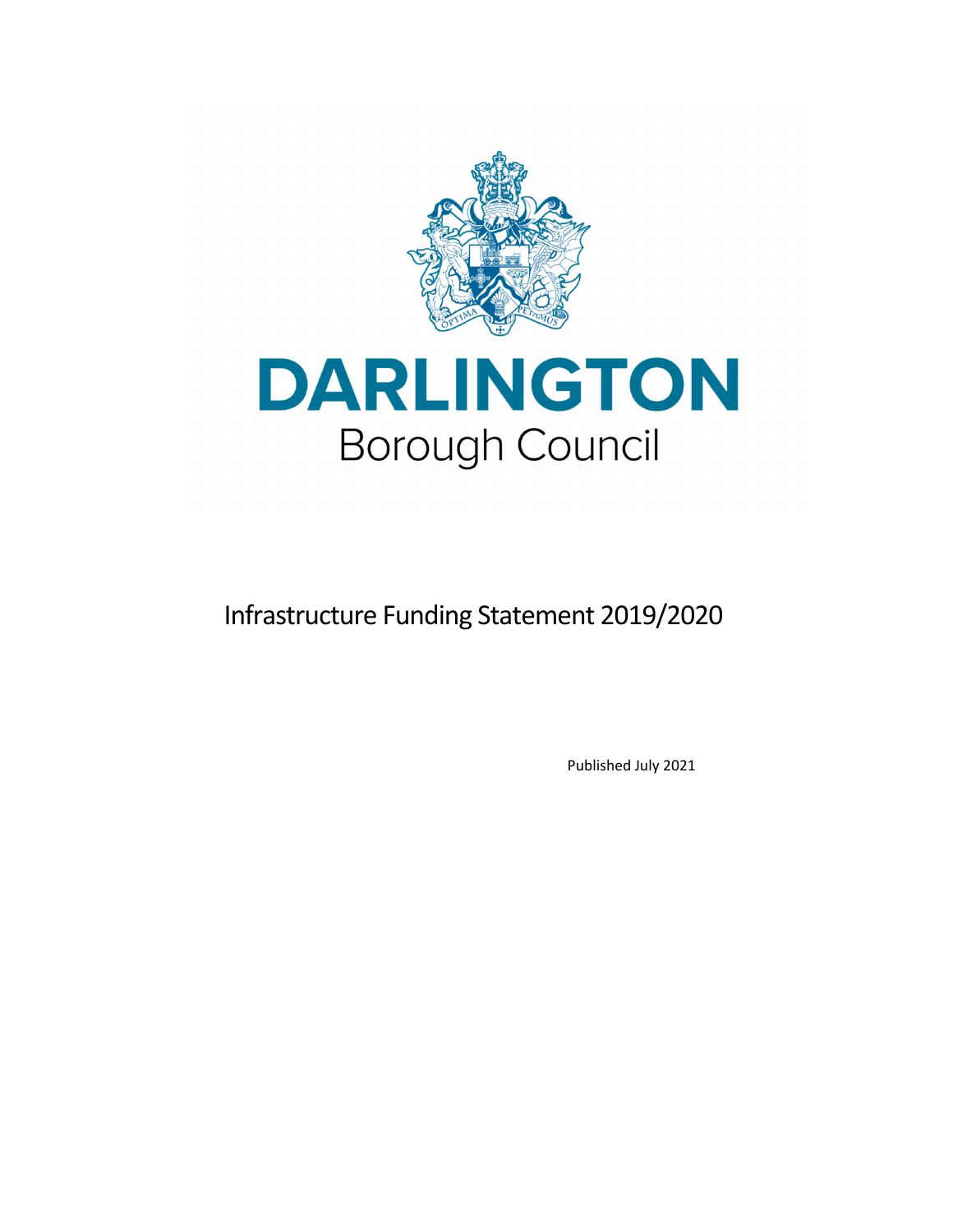#### **Contents**

| 1. Introduction                                                                      | $\overline{3}$ |
|--------------------------------------------------------------------------------------|----------------|
| 2. Sources of Income Section 106 Planning Obligations                                | $\overline{3}$ |
| 3. Section 106 (Planning Obligations) Report                                         | $\overline{4}$ |
| 3.1. Headline Contributions                                                          | $\overline{4}$ |
| 4. Summary Details by Category                                                       | $\overline{5}$ |
| 5. Section 106 infrastructure expenditure in 2019/20                                 | $\overline{1}$ |
| 6. Other expenditure of Section 106 receipts in 2019/20                              | 8              |
| 7. Section 106 receipts retained (allocated and unallocated)                         | 8              |
| 8. ANNEX A: The Regulatory Requirements for Infrastructure Funding Statements        | $\overline{9}$ |
| 9. ANNEX B: List of Schedule 2 requirements for the Infrastructure Funding Statement | <u> 10</u>     |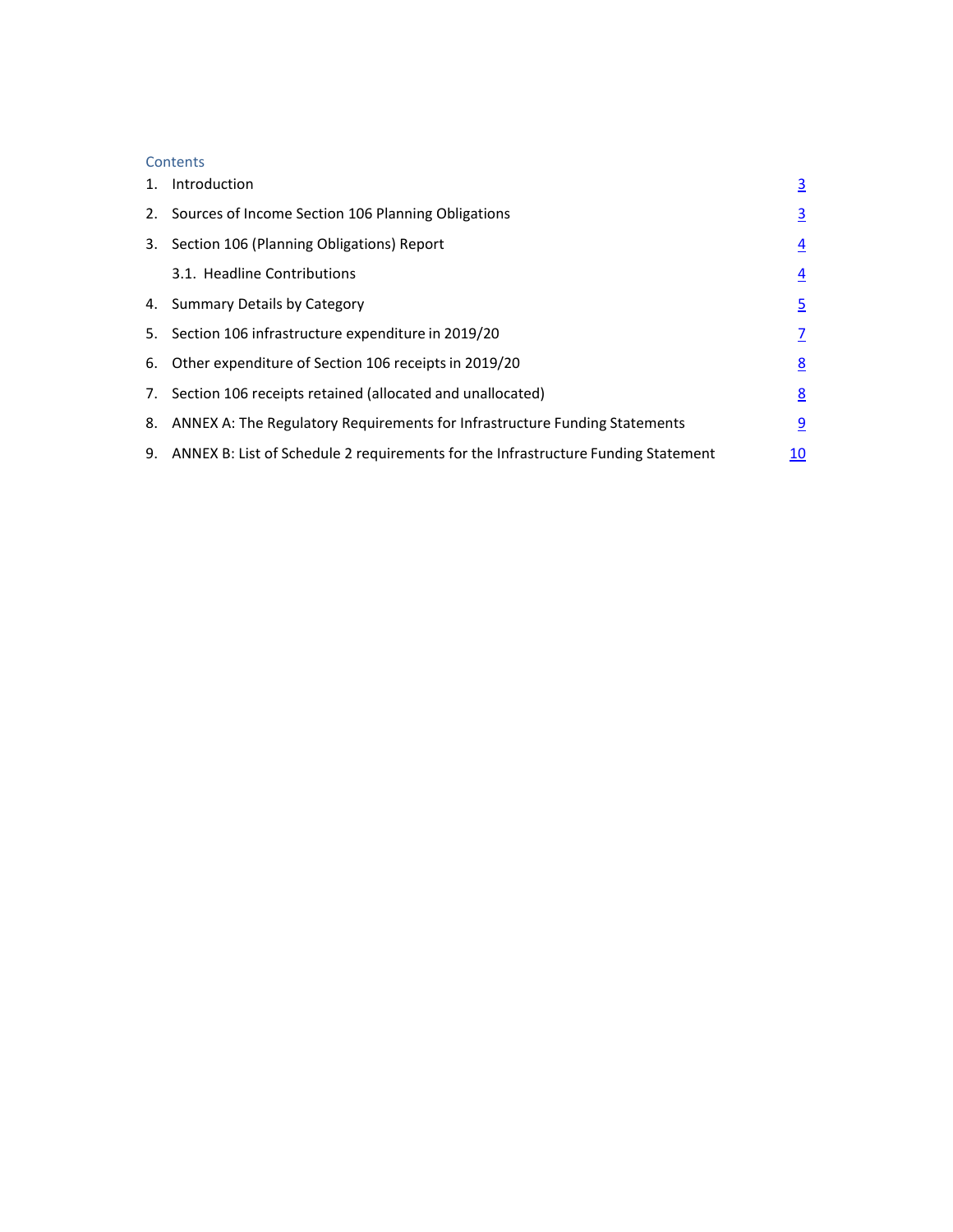#### 1. Introduction

- 1.1. Welcome to Darlington Borough Councils Infrastructure Funding Statement (IFS). This sets out the income and expenditure relating to Section 106 (S106) agreements for the financial year 1 April 2019 – 31 March 2020
- 1.2. The Infrastructure Funding Statement is an annual report to be published by the end of December each year which provides a summary of the financial and non‐financial Developer contributions relating to Section 106 Legal Agreements within the Darlington Borough for the specified financial year
- 1.3. This report provides information on the monetary (and non‐monetary) contributions sought and received from developers for the provision of infrastructure to support development in Darlington, and the subsequent use of those contributions by Darlington Borough Council.
- 1.4. Section 106 of the Town and Country Planning Act 1990 enables a local planning authority to enter into a negotiated agreement – a planning obligation ‐ to mitigate the impact of a specific development, to make it acceptable in planning terms. The planning obligation might, for example, require the provision or contribution to a new or improved road, school, health facility or local green infrastructure. Local planning authorities can also seek planning obligations to secure a proportion of affordable housing from residential developments

## 2. Sources of Income – Developer Contributions. Section 106 Planning Obligations

- 2.1. Section 106 Agreements are legal agreements which can be attached to a planning permission to mitigate the impact of an otherwise unacceptable development to make it acceptable in planning terms.
- 2.2. Obligations can only be sought where they are directly related to the development, fairly and reasonably related in scale and kind to the development and necessary to make the development acceptable.
- 2.3. S106 Agreements are used to mitigate the impacts of development and ensure that local plan policy requirements and can include the following:
	- site specific financial contributions‐ these are used for defined purposes that must be evidenced and justified examples of such include the provision of education facilities commuted sums in lieu of affordable housing and open space provision;
	- provision of on‐site affordable housing
	- non‐financial obligations such as Open Space and travel plans.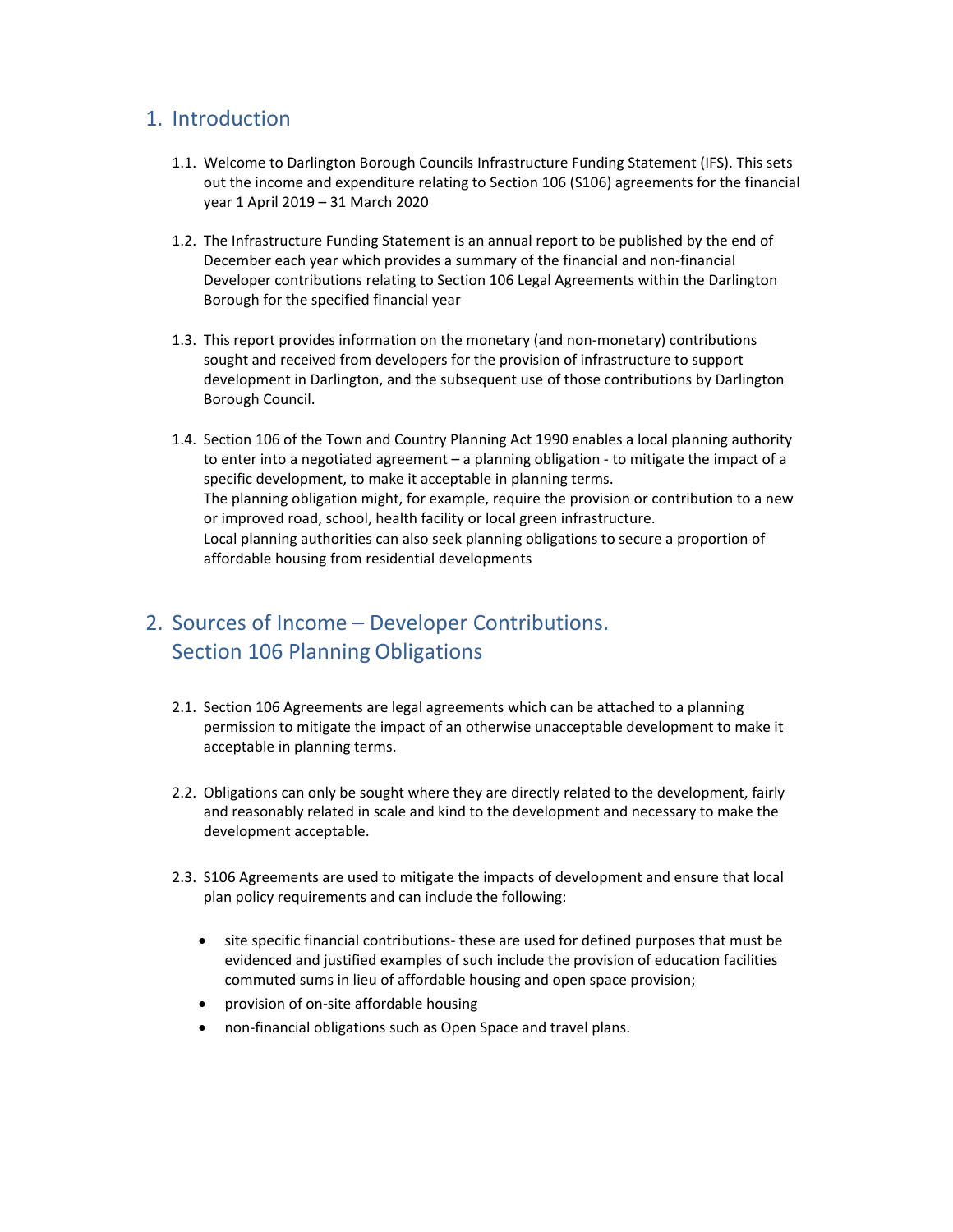## 3. Section 106 (Planning Obligations) Report

3.1. The following information is presented in order to comply with the requirements for the reporting of section 106 agreements. It sets out how much S 106 has been collected, where it has been allocated and how it has been spent. It includes monetary as well as non‐monetary contributions. Each S 106 agreement is associated with the planning application all details and relevant documentation for each application can be viewed online on the council's planning portal. **www.darlington.gov.uk/pa**

| Total money to be provided through planning obligations      | £22,514,822 |
|--------------------------------------------------------------|-------------|
| (whenever agreed) in 2019/20                                 |             |
| Total money received through planning obligations            | £8,721,017  |
| (whenever agreed) in 2019/20                                 |             |
| Total money received through planning obligations            | £ 2,771,641 |
| (whenever agreed) for Off Site Affordable Housing 2019/20    |             |
| Total money, received through planning obligations           | £5,435,696  |
| (whenever agreed), spent in 2019/20                          |             |
| Total money, received through planning obligations (whenever | £3,285,393  |
| agreed), retained <sup>14</sup> at the end of $2019/20$      |             |
|                                                              |             |

#### **Headline Monetary Contributions**

| <b>Non-Monetary Contributions</b>                                                                                                       |     |  |  |  |
|-----------------------------------------------------------------------------------------------------------------------------------------|-----|--|--|--|
| Total number of affordable housing units to be provided                                                                                 | 128 |  |  |  |
| through planning obligations agreed in 2019/20                                                                                          |     |  |  |  |
| Total number of affordable housing units which were provided <sup>15</sup> through<br>planning obligations (whenever agreed) in 2019/20 | 81  |  |  |  |
|                                                                                                                                         |     |  |  |  |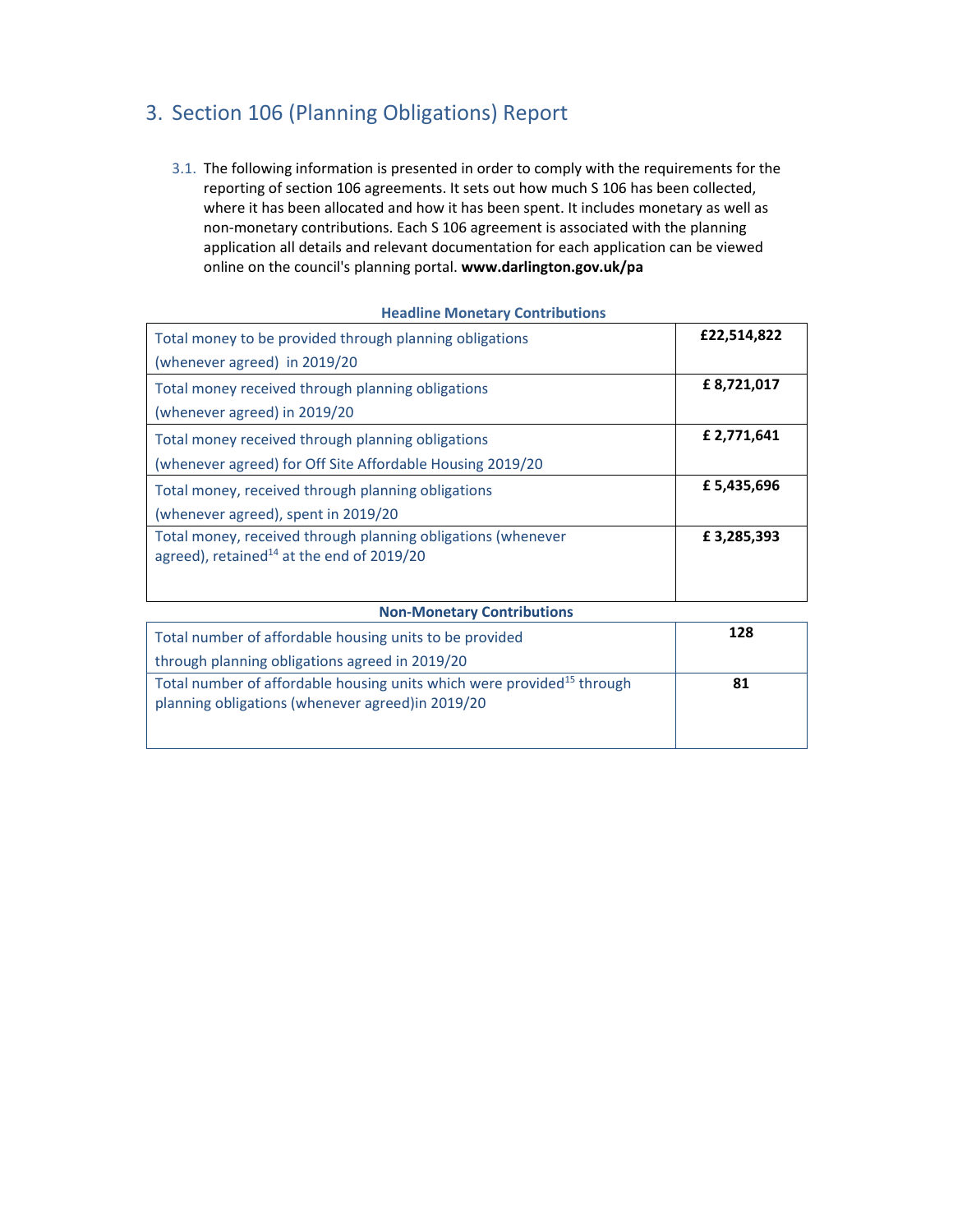#### 4. Summary Details by Category

### 4.1 Education Contributions

There is a total of £3.2m due of which £1.6m has been received. The obligations have been allocated to existing schemes identified below.

|                                             | <b>Contribution £ Received</b> |                            |              | £ Spend 25/02/20 £ Balance 26/02/20 £ Due FY 19/20 £ Due FY 20/21 £ Due FY 21/22 £ Due FY 22/23 |               |                 |               |               |
|---------------------------------------------|--------------------------------|----------------------------|--------------|-------------------------------------------------------------------------------------------------|---------------|-----------------|---------------|---------------|
| <b>Carmel Road South</b>                    | 180.245.00                     |                            | 0.00         | £0.00                                                                                           |               | $-180.245.00$   |               |               |
| <b>Heighington</b>                          | 360,490.00                     | $-111.445.63$              | 0.00         | $-£111,445.63$                                                                                  |               | $-175, 194, 31$ | $-76,375.00$  |               |
| <b>Hurworth Primary School</b>              | 644.105.00                     | $-216,350.00$              | 0.00         | $-£216,350.00$                                                                                  | $-145.571.00$ | $-101.666.00$   | $-96,741.00$  | $-198,409,00$ |
| <b>Middleton St George</b>                  | 806.494.00                     |                            | 0.00         | £0.00                                                                                           |               | $-378.118.00$   |               | $-244.400.00$ |
| <b>School Avcliffe</b>                      | 81,000,00                      |                            | 0.00         | £0.00                                                                                           |               |                 | $-81,000,00$  |               |
| within Darlington                           | 87,000,00                      | $-87,000,00$               | 0.00         | $-E87,000,00$                                                                                   |               |                 |               |               |
| <b>Heathfield Primary School</b>            | 500,000,00                     | $-500,000,00$              | 500,000.00   | £0.00                                                                                           |               |                 |               |               |
| St George's Church Primary School           | 168,025.00                     |                            | 0.00         | £0.00                                                                                           |               | $-84,012.50$    |               | $-84,012.50$  |
| <b>St Georges Expansion</b>                 | 678.798.00                     | $-727.414.60$              | 727,414.60   | £0.00                                                                                           |               |                 |               |               |
| <b>Holy family Places</b>                   | 46.875.00                      | $-46.875.00$               | 46.875.00    | £0.00                                                                                           |               |                 |               |               |
| New Primary School Land Middleton St George | 0.00                           |                            |              |                                                                                                 |               |                 |               |               |
| Land at Berrymead Farm DBC to pay LandOwner | $-315,500,00$                  |                            |              |                                                                                                 |               |                 |               |               |
| <b>Education Total</b>                      |                                | 3,237,532.00 -1,689,085.23 | 1,274,289.60 | $-£414.795.63$                                                                                  | $-145.571.00$ | $-919,235.81$   | $-254.116.00$ | $-526,821.50$ |

## 4.2 Highways Contributions

There is a total of £2.7m due of which we have received just over £1.1m The obligations have been allocated to specific schemes such as the A66 improvement works on the eastern bypass.

|                                                 |            |                            |            | Contribution £ Received £ Spend 25/02/20 £ Balance 26/02/20 £ Due FY 19/20 £ Due FY 20/21 £ Due FY 21/22 £ Due FY 22/23 |               |  |  |
|-------------------------------------------------|------------|----------------------------|------------|-------------------------------------------------------------------------------------------------------------------------|---------------|--|--|
| <b>Carmel Road South</b>                        | 20,000,00  |                            | 0.00       | £0.00                                                                                                                   | $-20,000,00$  |  |  |
| <b>Little Burdon Network Contribution</b>       | 100,218.38 | $-33.573.64$               | 0.00       | $-£33,573.64$                                                                                                           |               |  |  |
| <b>Middleton St George</b>                      | 12,000.00  | $-12,000.00$               | 0.00       | $-E12,000.00$                                                                                                           |               |  |  |
| <b>Morton Palms Network Contribution</b>        | 500.039.20 | $-262.864.70$              | 0.00       | $-E262.864.70$                                                                                                          |               |  |  |
| <b>Lingfield Point</b>                          | 57.320.00  | $-57.320.00$               | 0.00       | $-£57,320,00$                                                                                                           |               |  |  |
| Former Springfield School                       | 80,000,00  | $-80,000,00$               | 0.00       | $-£80,000,00$                                                                                                           |               |  |  |
| A66 Improvements - Yarm Road                    | 153.455.64 | $-166.868.02$              | 0.00       | $-E166,868.02$                                                                                                          |               |  |  |
| A66 Improvements Lingfield Point                | 271.888.88 | $-271,888.61$              | 0.00       | $-E271,888.61$                                                                                                          |               |  |  |
| Light Controlled Crossing / TRO's /20 mph zones | 137.137.50 | $-137,137.50$              | 5,607.33   | $-£131,530.17$                                                                                                          |               |  |  |
| £100k to Durham CC for School Aycliffe          | 100.000.00 | $-101,530.00$              | 101.530.00 | £0.00                                                                                                                   |               |  |  |
| db Symmetry - A66 Improvements                  | 450.734.99 |                            | 0.00       | £0.00                                                                                                                   | $-428.165.00$ |  |  |
| West Park - Link Road by Developer              | 0.00       |                            |            |                                                                                                                         |               |  |  |
| Land at Berrymead Farm                          | 854,074.28 |                            |            |                                                                                                                         |               |  |  |
| <b>Highways Total</b>                           |            | 2,736,868.87 -1,123,182.47 | 107,137.33 | $-£1,016,045.14$                                                                                                        | $-448,165.00$ |  |  |

## 4.3 Children's Play Contributions

The Children's play obligations are in the main allocated to specific schemes or areas as detailed below

|                                           |            |               |           |                | Contribution £ Received £ Spend 25/02/20 £ Balance 26/02/20 £ Due FY 19/20 £ Due FY 20/21 £ Due FY 21/22 £ Due FY 22/23 |
|-------------------------------------------|------------|---------------|-----------|----------------|-------------------------------------------------------------------------------------------------------------------------|
| <b>Childrens Play</b>                     |            |               |           |                |                                                                                                                         |
| Mowden                                    | 80.703.00  | $-80.703.40$  | 80.487.57 | $-6215.83$     |                                                                                                                         |
| South Park                                | 67.798.00  | $-71.079.42$  | 0.00      | $-E71.079.42$  |                                                                                                                         |
| <b>Broken Scar Play Area</b>              | 24.057.00  | $-24.057.00$  | 0.00      | $-E24.057.00$  |                                                                                                                         |
| Non Financial - Lancaster House Play Area | 0.00       |               | 0.00      | £0.00          |                                                                                                                         |
| West Park JV - Stag House Farm            | 351,200.00 | $-49.800.00$  | 0.00      | $-E49.800.00$  |                                                                                                                         |
| Darrowby Drive Play Area                  | 15,625.00  | $-15.625.00$  | 15.624.51 | $-60.49$       |                                                                                                                         |
| <b>Childrens Play Total</b>               | 539,383.00 | $-241.264.82$ | 96.112.08 | $-£145.152.74$ |                                                                                                                         |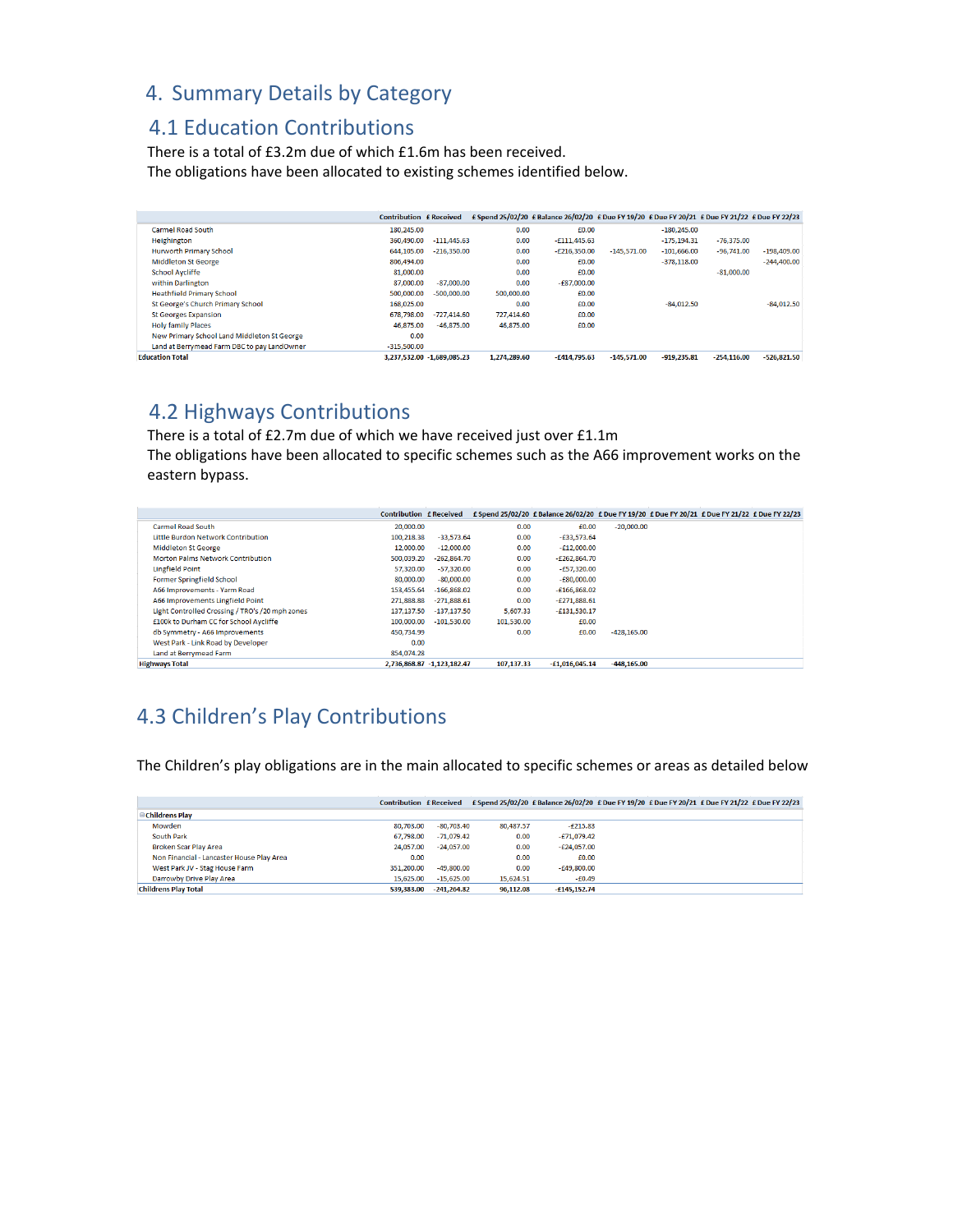## 4.4 Sport and Recreation –

There is a total of £966k due in of which £866k has been received and £596k spent.

|                                | <b>Contribution £ Received</b> |               |            | £ Spend 25/02/20 £ Balance 26/02/20 £ Due FY 19/20 £ Due FY 20/21 £ Due FY 21/22 £ Due FY 22/23 |              |              |              |              |
|--------------------------------|--------------------------------|---------------|------------|-------------------------------------------------------------------------------------------------|--------------|--------------|--------------|--------------|
| <b>■Sports Facilities</b>      |                                |               |            |                                                                                                 |              |              |              |              |
| Hurworth                       | 70,000.00                      | $-23.333.00$  | 0.00       | $-E23.333.00$                                                                                   | $-23.333.00$ |              | $-23.333.00$ | $-23,333,00$ |
| South Park                     | 715,310.00                     | $-768.591.22$ | 596.419.60 | $-E172.171.62$                                                                                  |              |              |              |              |
| Sadberge village               | 15,000.00                      |               |            |                                                                                                 |              |              |              |              |
| Land at Berrymead Farm         | 61,893.00                      |               |            |                                                                                                 |              |              |              |              |
| <b>Sports Facilities Total</b> | 862,203.00                     | $-791.924.22$ | 596,419.60 | $-£195,504.62$                                                                                  | $-23,333,00$ |              | $-23,333,00$ | $-23,333,00$ |
| Sports Pitches                 |                                |               |            |                                                                                                 |              |              |              |              |
| Heighington                    | 19,633.00                      | $-19,860.27$  | 0.00       | $-£19,860.27$                                                                                   |              |              |              |              |
| Low Coniscliffe                | 10,816.00                      |               | 0.00       | £0.00                                                                                           |              | $-10,816.00$ |              |              |
| <b>Middleton St George</b>     | 39,209.00                      | $-43.479.14$  | 0.00       | $-£43,479.14$                                                                                   |              |              |              |              |
| <b>SW Darlington</b>           | 10,974.00                      | $-10.974.00$  | 0.00       | $-£10,974.00$                                                                                   |              |              |              |              |
| Lancaster House - MsG          | 15,180,00                      |               | 0.00       | £0.00                                                                                           |              | $-15,180,00$ |              |              |
| Mowden Hall - Staindrop Road   | 8.988.00                       |               |            |                                                                                                 |              |              |              |              |
| <b>Sports Pitches Total</b>    | 104.800.00                     | $-74.313.41$  | 0.00       | $-£74.313.41$                                                                                   |              | $-25.996.00$ |              |              |

#### 4.5 Transport ‐

4.1. There is a total of £1.08m due of which £354k has already been received, with projects detailed as

below.

|                                            | <b>Contribution £ Received</b> |               |           |                | £ Spend 25/02/20 £ Balance 26/02/20 £ Due FY 19/20 £ Due FY 20/21 £ Due FY 21/22 £ Due FY 22/23 |              |              |
|--------------------------------------------|--------------------------------|---------------|-----------|----------------|-------------------------------------------------------------------------------------------------|--------------|--------------|
| <b>El Transport - Bus Services</b>         |                                |               |           |                |                                                                                                 |              |              |
| <b>Bus services - Mowden</b>               | 92.497.00                      | $-92.496.73$  | 87.179.55 | $-£5.317.18$   |                                                                                                 |              |              |
| <b>Bus Service - Lingfield Point</b>       | 23.550.00                      | $-23.550.00$  | 0.00      | $-E23.550.00$  |                                                                                                 |              |              |
| Non-Financial Bus Pass Middleton St George | 0.00                           |               | 0.00      | £0.00          |                                                                                                 |              |              |
| Non-Financial Bus Pass Station Road, MsG   | 0.00                           |               | 0.00      | £0.00          |                                                                                                 |              |              |
| <b>Bus Service - Hurworth</b>              | 327,600.00                     | $-91,000.00$  | 0.00      | $-£91,000.00$  | $-91,000.00$                                                                                    | $-91,000.00$ | $-54,600.00$ |
| <b>Bus Service - Bishopton</b>             | 8,100.00                       |               | 0.00      | £0.00          |                                                                                                 |              |              |
| <b>Bus Service - Yarm Road</b>             | 15,000.00                      | $-15,000.00$  | 0.00      | $-E15,000.00$  |                                                                                                 |              |              |
| <b>Bus Service - Sadberge</b>              | 30,000.00                      |               | 0.00      | £0.00          | $-30,000.00$                                                                                    |              |              |
| <b>Bus Service - Faverdale</b>             | 80,000.00                      |               |           |                |                                                                                                 |              |              |
| <b>Bus Service - Middleton St George</b>   | 297,000.00                     |               |           |                |                                                                                                 |              |              |
| <b>Transport - Bus Services Total</b>      | 873.747.00                     | $-222.046.73$ | 87,179.55 | $-£134.867.18$ | $-121,000.00$                                                                                   | $-91,000.00$ | $-54,600.00$ |
| <b>■Transport - Bus Stops</b>              |                                |               |           |                |                                                                                                 |              |              |
| <b>Bus Shelter - Burtree</b>               | 20,000.00                      |               | 0.00      | £0.00          | $-20,000,00$                                                                                    |              |              |
| <b>Bus Shelter - West Park</b>             | 7.500.00                       | $-7.500.00$   | 0.00      | $-E7.500.00$   |                                                                                                 |              |              |
| Bus Shelter - Briar Walk/Blackwell House   | 18,000,00                      |               | 0.00      | £0.00          | $-18,000,00$                                                                                    |              |              |
| <b>Bus Shelter - Lancaster House MsG</b>   | 21,000.00                      |               | 0.00      | £0.00          | $-21,000,00$                                                                                    |              |              |
| Bus Shelter - Heighington Village Hall     | 5,000,00                       | $-5,015.00$   | 0.00      | $-£5,015.00$   |                                                                                                 |              |              |
| <b>Bus Shelter - Acorn Close MsG</b>       | 7.000.00                       | $-7,000,00$   | 0.00      | $-E7,000,00$   |                                                                                                 |              |              |
| Bus Shelter - Tyne Cres / Tees Drive       | 40.000.00                      | $-40,000,00$  | 40,000,00 | £0.00          |                                                                                                 |              |              |
| <b>Bus Shelter - Elm Ridge</b>             | 16.000.00                      | $-16,000,00$  | 0.00      | $-£16,000,00$  |                                                                                                 |              |              |
| <b>Bus Shelter - Middleton Lane</b>        | 10,500.00                      | $-13.565.00$  | 0.00      | $-£13.565.00$  |                                                                                                 |              |              |
| Bus Shelter - East of Oak Tree Inn - MsG   | 5.750.00                       | $-5.945.00$   | 0.00      | $-£5,945.00$   | 0.00<br>$-5.750.00$                                                                             |              |              |
| <b>Bus Shelter - Edward Pease</b>          | 26,000.00                      |               |           |                |                                                                                                 |              |              |
| <b>Transport - Bus Stops Total</b>         | 213,250.00                     | $-131.976.50$ | 70,853.10 | $-£61,123,40$  | $-59,000.00$<br>$-5,750.00$                                                                     |              |              |

## 4.6 Sustainable Transport –

There is a total of £1.69m due of which £316k has been received.

The obligations have been allocated to specific schemes but typically include improvements to cycle routes, footpaths and traffic calming measures.

|                                                     |              |               |          | Contribution £ Received £ Spend 25/02/20 £ Balance 26/02/20 £ Due FY 19/20 £ Due FY 20/21 £ Due FY 21/22 £ Due FY 22/23 |               |              |               |              |
|-----------------------------------------------------|--------------|---------------|----------|-------------------------------------------------------------------------------------------------------------------------|---------------|--------------|---------------|--------------|
| Hurworth                                            | 6,000.00     | $-6,000.00$   | 0.00     | $-£6,000.00$                                                                                                            | $-6,000.00$   |              |               |              |
|                                                     |              |               |          |                                                                                                                         |               |              |               |              |
| Former Springfield School                           | 62,500.00    | $-62,500.00$  | 0.00     | $-E62,500.00$                                                                                                           |               |              |               |              |
| On Site - Middleton St George                       | 0.00         |               |          |                                                                                                                         |               |              |               |              |
| Cycling signage and infrastructure - Brinkburn Road | 15,625.00    | $-15.625.00$  | 0.00     | $-£15.625.00$                                                                                                           |               |              |               |              |
| Millfields Area - Lingfield Point                   | 109,113.00   | $-109,113.00$ | 0.00     | $-£109,113.00$                                                                                                          |               |              |               |              |
| John Street Cycle Route                             | 4,400.00     |               | 0.00     | £0.00                                                                                                                   |               |              |               |              |
| Various schemes in Roundhill Road                   | 202,500.00   | $-82,800.00$  | 2,823.64 | -£79,976.36                                                                                                             |               | $-32,800.00$ | $-60,300,00$  | $-27,500.00$ |
| Walking and cycling in Victoria Road area           | 7.800.00     |               | 0.00     | £0.00                                                                                                                   | $-3,900,00$   | $-3,900.00$  |               |              |
| Walking and cycling in Neasham                      | 10,800.00    |               | 0.00     | £0.00                                                                                                                   |               | $-10,800.00$ |               |              |
| Walking - Cycling in Middleton St George            | 28,800.00    | $-28,800.00$  | 0.00     | $-E28,800.00$                                                                                                           |               |              |               |              |
| Various projects School Aycliffe                    | 90,000.00    |               | 0.00     | £0.00                                                                                                                   |               |              | $-90,000.00$  |              |
| Footpaths - Yarm Road - MsG                         | 10,800,00    | $-11.167.00$  | 0.00     | $-£11,167.00$                                                                                                           | $-10.800.00$  | 0.00         |               |              |
| Walking - Cycling - Walworth Road Heighington       | 78,900.00    |               | 0.00     | £0.00                                                                                                                   |               | $-39,450,00$ |               | $-39,450,00$ |
| db Symmetry - Contribution extent TBA               | 283,999.13   |               | 0.00     | £0.00                                                                                                                   | $-283,999.13$ |              |               |              |
| Mowden Hall - Staindrop Road                        | 25,500.00    |               |          |                                                                                                                         |               |              |               |              |
| Yarm Road Footpaths - Middleton St George           | 56,700.00    |               |          |                                                                                                                         |               |              |               |              |
| West Park JV - Stag House Farm                      | 372,000.00   |               |          |                                                                                                                         |               |              |               |              |
| Sadberge village                                    | 46,800.00    |               |          |                                                                                                                         |               |              |               |              |
| Land at Berrymead Farm                              | 277,500.00   |               |          |                                                                                                                         |               |              |               |              |
| <b>Sustainable Transport Total</b>                  | 1.689.737.13 | $-316.005.00$ | 2.823.64 | $-6313.181.36$                                                                                                          | $-304.699.13$ | $-86.950.00$ | $-150.300.00$ | $-66.950.00$ |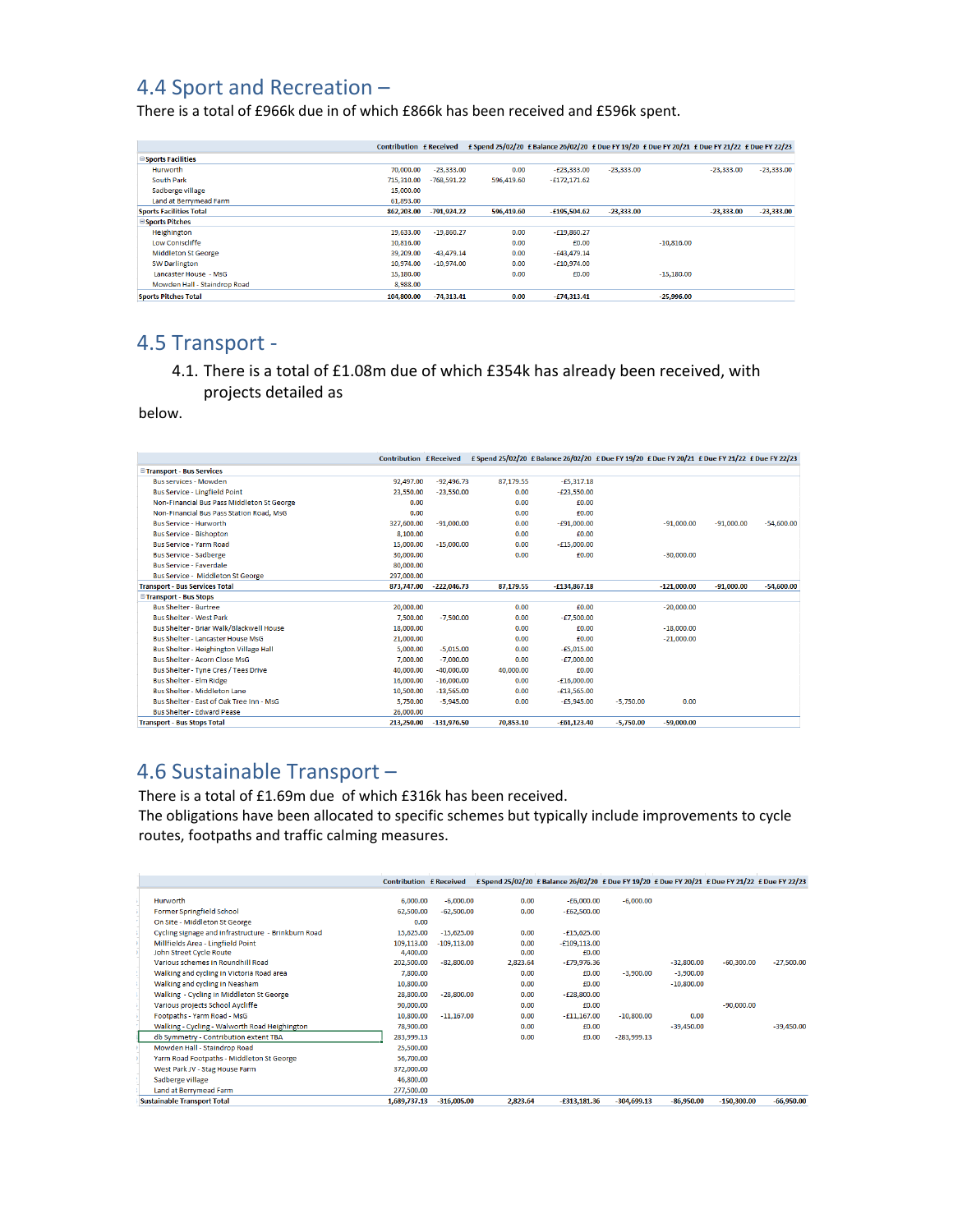# 5. Section 106 infrastructure expenditure 2019/20

Summary details of the items of infrastructure on which money received through planning obligations (whenever received) has been spent in 2019/20, and the amount of money, received through planning obligations, spent on each item

| Case reference | Infrastructure                                  | <b>Details</b>                     | Money     |
|----------------|-------------------------------------------------|------------------------------------|-----------|
|                |                                                 |                                    | spent £   |
| 13/01038/FUL   | Offsite Affordable Housing Neasham Road Project |                                    | 378,000   |
| 13/00940/OUT   | Offsite Affordable Housing Neasham Road Project |                                    | 2,000,000 |
| 13/01001/FUL   | Open Space                                      | L0150                              | 5,380     |
|                |                                                 | Hurworth Play Park Surfacing works |           |
| 15/00513/FUL   | Offsite Affordable Housing                      | Neasham Road Project               | 228,000   |
| 16/00886/OUT   | Sustainable Transport                           | TO608                              | 1,508     |
|                |                                                 | Roundhill Road Traffic Calming     |           |
| 16/00886/OUT   | Offsite Affordable Housing                      | Neasham Road Project               | 196,166   |
| 17/00283/FUL   | Highways                                        | Transferred to Durham CC           | 101,530   |
|                |                                                 | School Aycliffe mini roundabout    |           |
|                |                                                 | <b>Total</b>                       | 2,910,584 |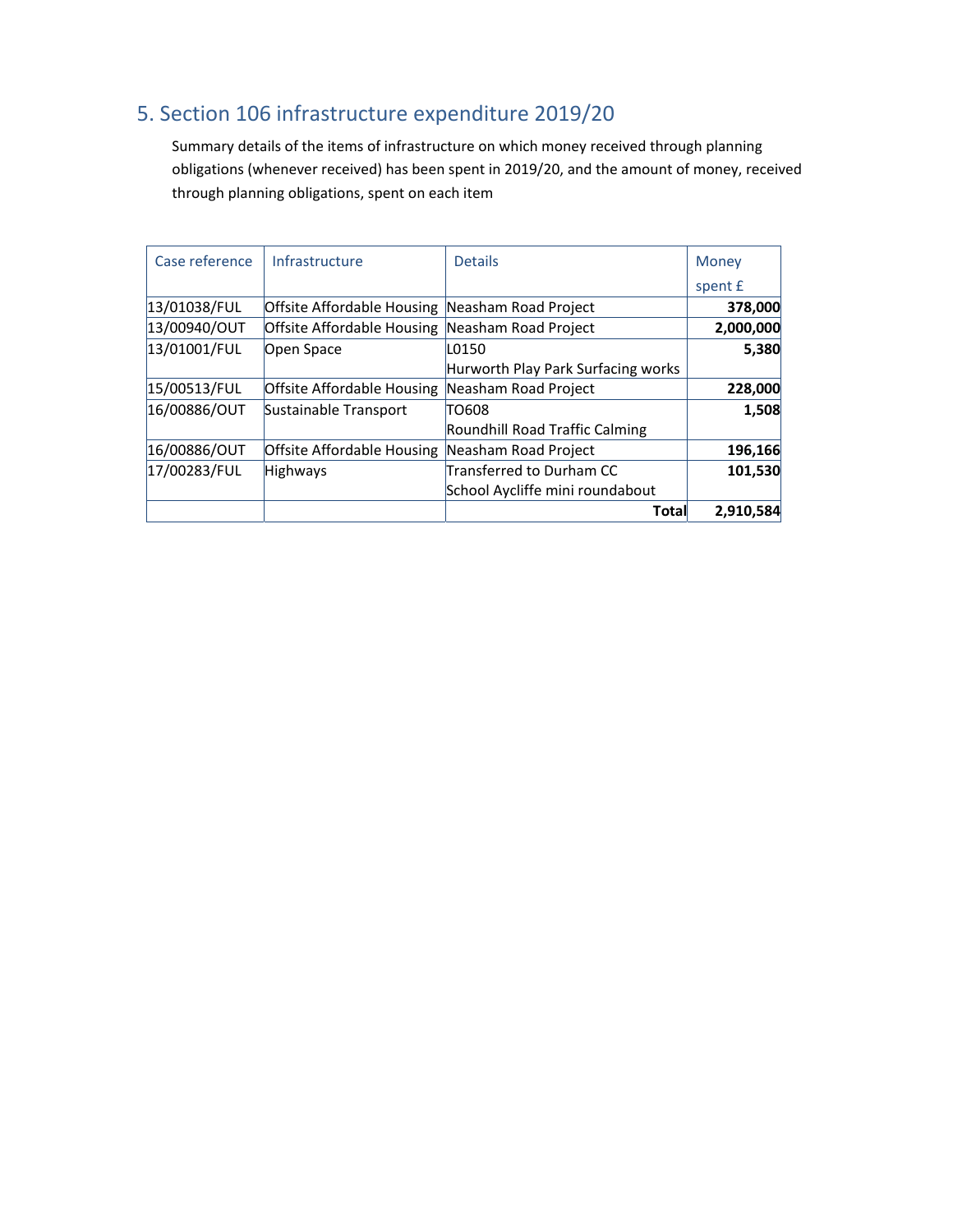#### 6. Other expenditure of Section 106 receipts in 2019/20

Total amount of money, received through planning obligations (whenever agreed and money received), spent in 2019/20 on repaying money borrowed, including any interest, and details of the items of infrastructure which that money was used to provide (wholly or in part) **£ 0.00**

Total amount of money, received through planning obligations (whenever agreed and money received), spent in 2019/20 in respect of monitoring (including the preparation of the section 106 report for this Infrastructure Funding Statement) in relation to the delivery of planning obligation **£ 0.00**

## 7. Section 106 receipts retained (allocated and unallocated)

The total amount of money, received through planning obligations prior to 2019/20, which had not been allocated (to an infrastructure project or item) by the end of 2019/20: **£ 12,909**

The total amount of money, received under any planning obligation in any year, *which had been allocated* (to an infrastructure project or type) for spending by the end of 2019/20 but which had not been spent: **£ 3,285,321**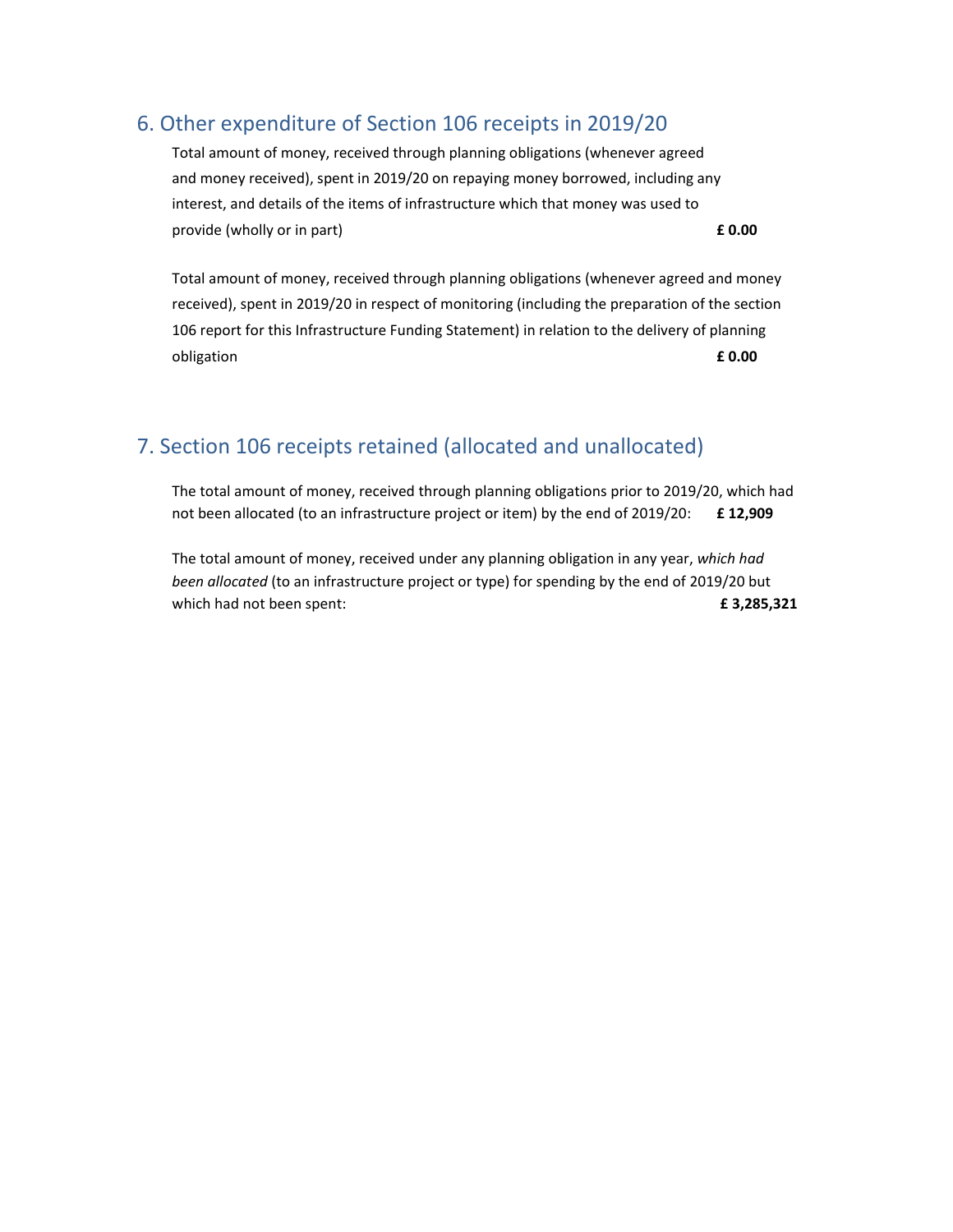# ANNEX A: The Regulatory Requirements for Infrastructure Funding Statements

#### The Community Infrastructure Levy (Amendment) (England) (No.2) Regulations 2019

#### Regulation 121A states:

(1) Subject to paragraph (2), no later than 31st December in each calendar year a contribution receiving authority must publish a document ("the annual infrastructure funding statement") which comprises the following—

> **(a)** a statement of the infrastructure projects or types of infrastructure which the charging authority intends will be, or may be, wholly or partly funded by CIL (other than CIL to which regulation 59E or 59F applies) ("the infrastructure list");

**(b)** a report about CIL, in relation to the previous financial year ("the reported year"), which includes the matters specified in paragraph 1 of Schedule 2 ("CIL report");

**(c)** a report about planning obligations, in relation to the reported year, which includes the matters specified in paragraph 3 of Schedule 2 and may include the matters specified in paragraph 4 of that Schedule ("section 106 report").

(2) The first annual infrastructure funding statement must be published by 31st December 2020.

(3) A contribution receiving authority must publish each annual infrastructure funding statement on its website.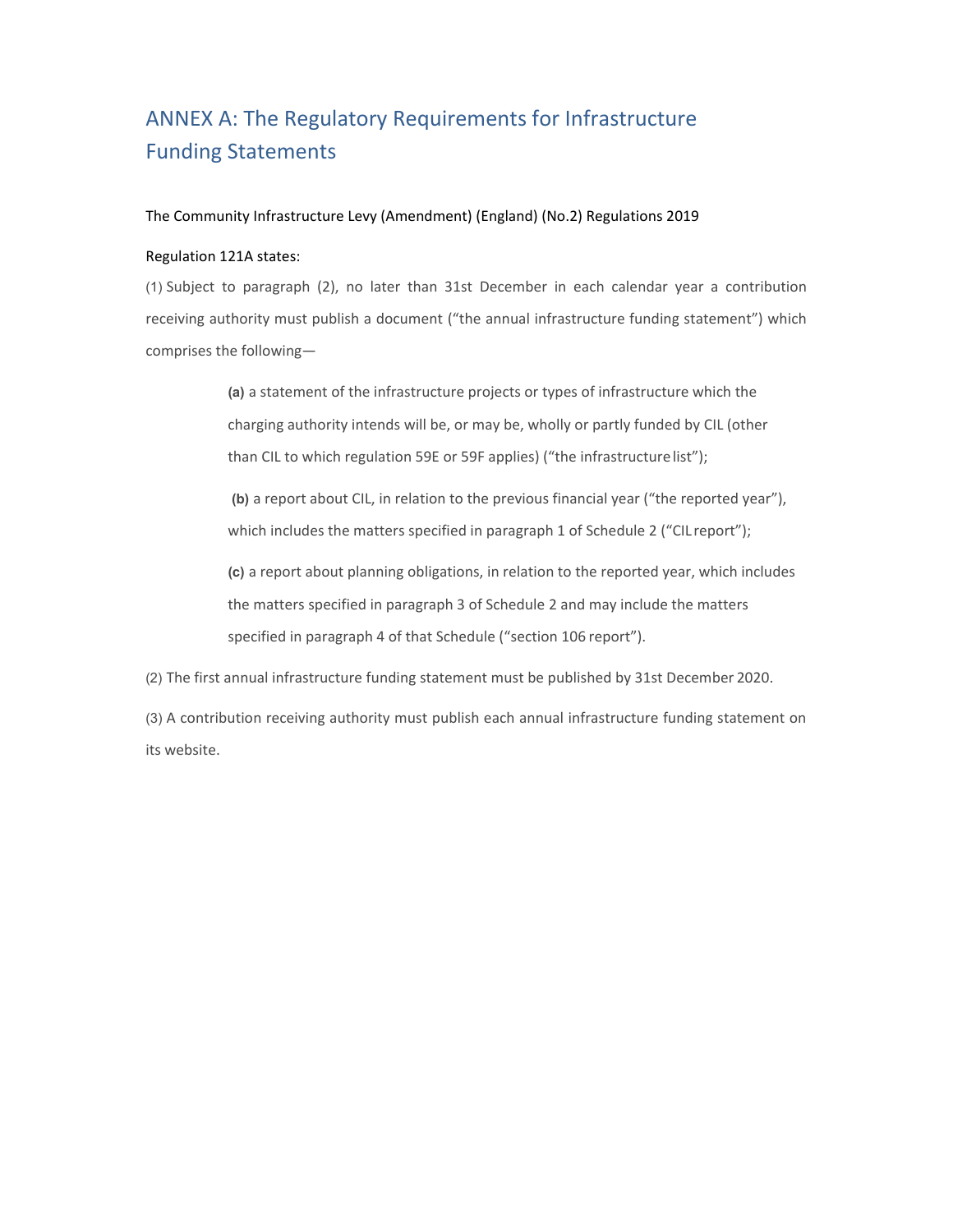# ANNEX B: List of Schedule 2 requirements for the Infrastructure

# Funding Statement

This table compares the relevant paragraphs under Schedule 2 against the item numbers used in this template – this Annex could also be used as the template for the IFS report.

| Reporting requirement (Schedule 2,                                                                                                                                                                                                                                                                                                                                                                                                                                      | Sum/                         | Ref. in<br>template  |
|-------------------------------------------------------------------------------------------------------------------------------------------------------------------------------------------------------------------------------------------------------------------------------------------------------------------------------------------------------------------------------------------------------------------------------------------------------------------------|------------------------------|----------------------|
| Paragraph 3 and (optional) 4)<br>3 (a). the total amount of money to be provided under any<br>planning obligations which were entered<br>into during the reported year;                                                                                                                                                                                                                                                                                                 | <b>Details</b><br>£9,138,496 | Headline<br>figures  |
| 3 (b). the total amount of money under any planning obligations<br>which was received during the reported year;                                                                                                                                                                                                                                                                                                                                                         | £8,721,017                   | Headline<br>figures  |
| 3 (c). the total amount of money under any planning obligations<br>which was received before the reported<br>year which has not been allocated by the authority;                                                                                                                                                                                                                                                                                                        | £1,223,787                   | Unallocated<br>prior |
| 3 (d). summary details of any non-monetary contributions<br>to be provided under planning obligations which were<br>entered into during the reported year, including details of-<br>(i)<br>in relation to affordable housing, the total<br>number of units which will be provided;<br>(ii)<br>in relation to educational facilities, the number<br>of school places for pupils which will be provided, and the<br>category of school at which they<br>will be provided; | 128<br><b>Not Available</b>  |                      |
| 3 (e). the total amount of money (received under any planning<br>obligations) which was allocated but not spent during the<br>reported year for funding infrastructure;                                                                                                                                                                                                                                                                                                 | <b>Not Available</b>         | Allocated<br>unspent |
| 3 (f). the total amount of money (received under any planning<br>obligations) which was spent by the authority (including<br>transferring it to another person to spend);                                                                                                                                                                                                                                                                                               | £5,435,696                   | Headline<br>figures  |

#### Section 106 planning obligations